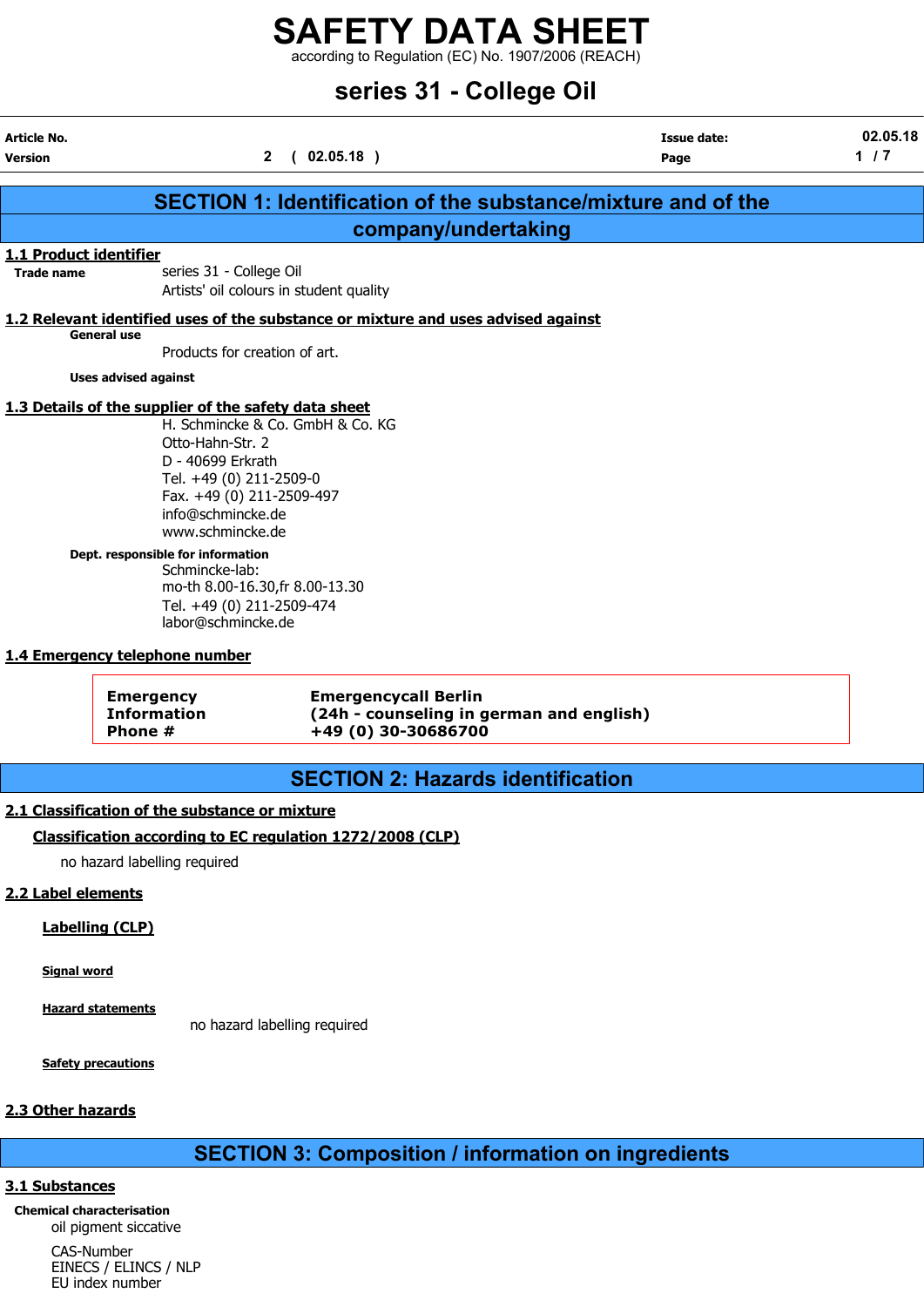according to Regulation (EC) No. 1907/2006 (REACH)

# series 31 - College Oil

| Article No. |          | Issue date: | 02.05.18 |
|-------------|----------|-------------|----------|
| Version     | 02.05.18 | Page        |          |

Customs tariff number REACH registration No. RTECS-no. Hazchem-Code CI-Number

## 3.2 Mixtures

#### Additional information

Further information: annex

## SECTION 4: First aid measures

## 4.1 Description of first aid measures

#### General information

No special measures are required.

#### In case of inhalation

Provide fresh air. Seek medical attention if problems persist.

#### In case of skin contact

Remove residues with water. Seek medical attention if irritation persists.

#### After eye contact

IF IN EYES: Rinse cautiously with water for several minutes. Remove contact lenses, if present and easy to do. Continue rinsing. Seek medical attention if irritation persists.

#### After swallowing

Rinse mouth with water. Seek medical treatment in case of troubles.

## 4.2 Most important symptoms and effects, both acute and delayed

## 4.3 Indication of any immediate medical attention and special treatment needed

## SECTION 5: Firefighting measures

## 5.1 Extinguishing media

## Suitable extinguishing media

Product is non-combustible. Extinguishing materials should therefore be selected according to surroundings.

Extinguishing media which must not be used for safety reasons

## 5.2 Special hazards arising from the substance or mixture

In case of fire may be liberated: Carbon monoxide and carbon dioxide

## 5.3 Advice for firefighters

## Special protective equipment for firefighters

Additional information

## SECTION 6: Accidental release measures

## 6.1 Personal precautions, protective equipment and emergency procedures

Avoid contact with skin, eyes, and clothing.

## 6.2 environmental precautions

Discharge into the environment must be avoided.

#### 6.3 Methods and material for containment and cleaning up Methods for cleaning up

Take up mechanically. Wash spill area with plenty of water.

## Additional information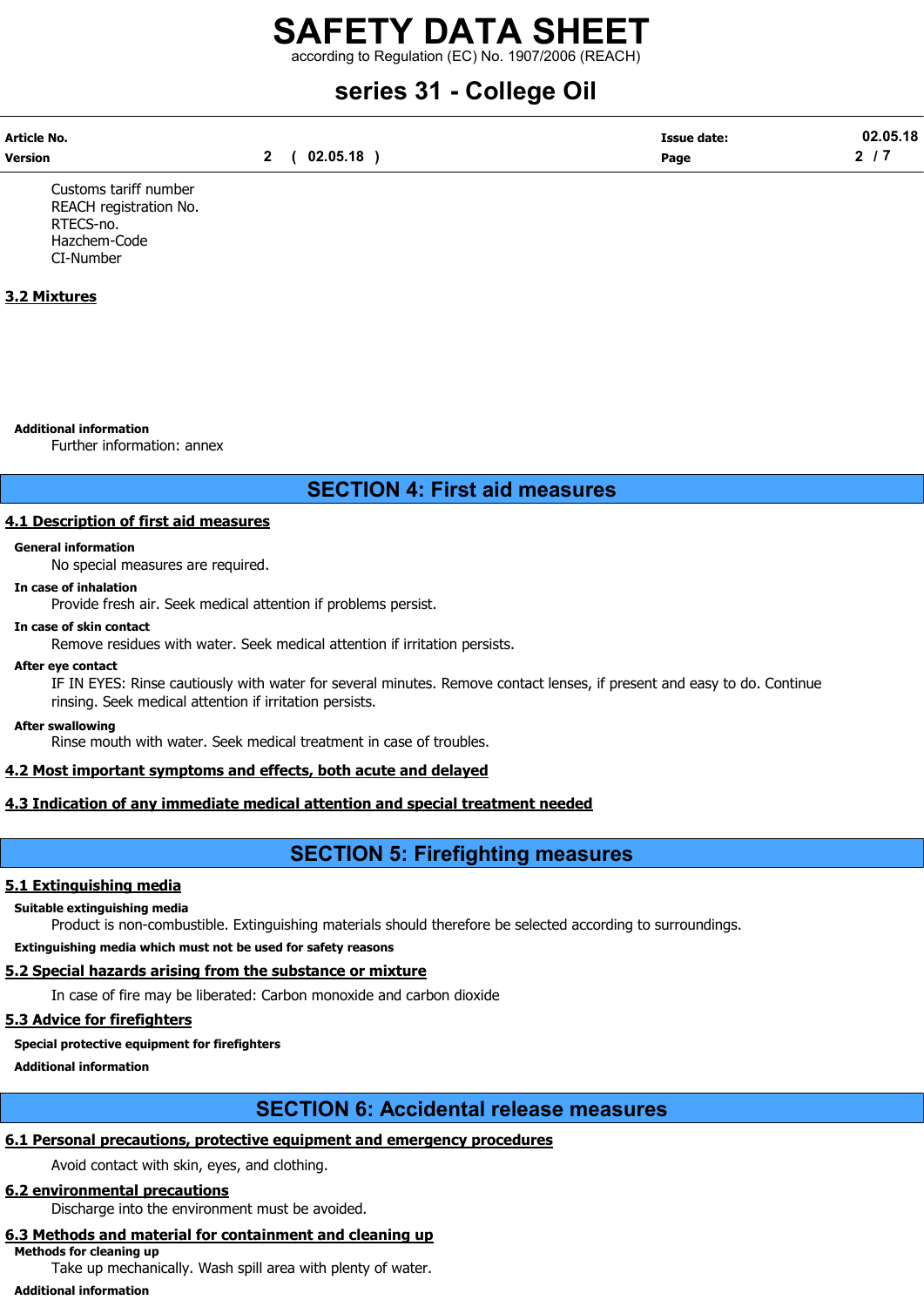according to Regulation (EC) No. 1907/2006 (REACH)

## series 31 - College Oil

| Article No. |              | <b>Issue date:</b> | 02.05.18 |
|-------------|--------------|--------------------|----------|
| Version     | 2 ( 02.05.18 | Page               |          |

## 6.4 Reference to other sections

Dispose of waste according to applicable legislation. refer to section 13

SECTION 7: Handling and storage

## 7.1 Precautions for safe handling

Advices on safe handling

Handle in accordance with good industrial hygiene and safety practice.

Precautions against fire and explosion

## 7.2 Conditions for safe storage, including any incompatibilities

## Requirements for storerooms and containers Keep container tightly closed.

Hints on joint storage Storage class Further details storage temperature: 5 - 40 °C

## 7.3 Specific end use(s)

No special measures necessary if stored and handled as prescribed.

## SECTION 8: Exposure controls/personal protection

## 8.1 Control parameters

## 8.2 Exposure controls

## Occupational exposure controls

### Respiratory protection

With correct and proper use, and under normal conditions, breathing protection is not required.

Hand protection

Protect skin by using skin protective cream.

## Eye protection

Avoid contact with eyes.

#### Body protection

Wash contaminated clothing prior to re-use.

#### General protection and hygiene measures

No special handling advices are necessary. Wash hands thoroughly after handling.

## SECTION 9: Physical and chemical properties

## 9.1 information on basic physical and chemical properties

| Form                             | liquid    |     |     |
|----------------------------------|-----------|-----|-----|
| Colour                           | pigmented |     |     |
| Odour                            | weak      |     |     |
|                                  |           | min | max |
| Initial boiling point and        |           |     |     |
| boiling range                    |           |     |     |
| Melting point/freezing point     |           |     |     |
| Flash point/flash point range    |           |     |     |
| <b>Flammability</b>              |           |     |     |
| <b>Ignition temperature</b>      |           |     |     |
| <b>Auto-ignition temperature</b> |           |     |     |
| <b>Explosion limits</b>          |           |     |     |
| <b>Refraction index</b>          |           |     |     |
|                                  |           |     |     |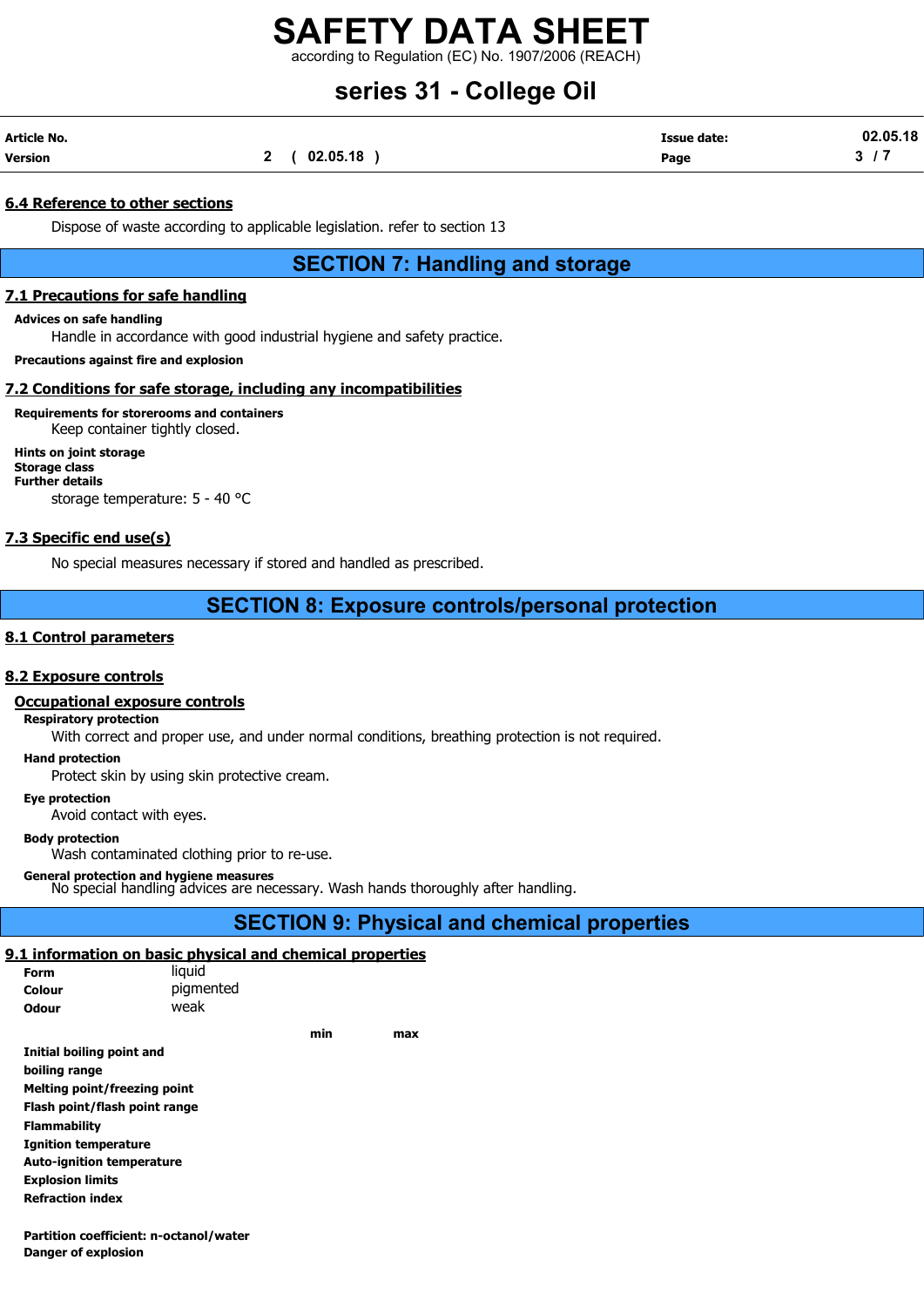according to Regulation (EC) No. 1907/2006 (REACH)

## series 31 - College Oil

| <b>Article No.</b><br><b>Version</b>                   | $02.05.18$ )<br>$\mathbf{2}$ |       | <b>Issue date:</b><br>Page | 02.05.18<br>4/7 |
|--------------------------------------------------------|------------------------------|-------|----------------------------|-----------------|
| Vapour pressure<br><b>Density</b><br><b>PH</b> value   | $1,1 - 1,4$ g/ml             | 20 °C |                            |                 |
| <b>Viscosity dynamic of</b><br>Viscosity dynamic up to |                              |       |                            |                 |

Viscosity kinematic of Viscosity kinematic up to

## 9.2 Other information

SECTION 10: Stability and reactivity

10.1 Reactivity

10.2 Chemical stability 10.3 Possibility of hazardous reactions

10.4 Conditions to avoid

frost and heat

10.5 Incompatible materials

10.6 Hazardous decomposition products

SECTION 11: Toxicological information

## 11.1 Information on toxicological effects

Acute toxicity In case of inhalation No data available After swallowing No data available In case of skin contact No data available After eye contact No data available

## Practical experience

General remarks

## Toxicological tests

## SECTION 12: Ecological information

## 12.1 Toxicity

Aquatic toxicity Water Hazard Class 1 WGK catalog number General information

## 12.2 Persistence and degradability

Further details Product is partially biodegradable. Oxygen demand

## 12.3 Bioaccumulative potential

Bioconcentration factor (BCF) Partition coefficient: n-octanol/water

## 12.4 Mobility in soil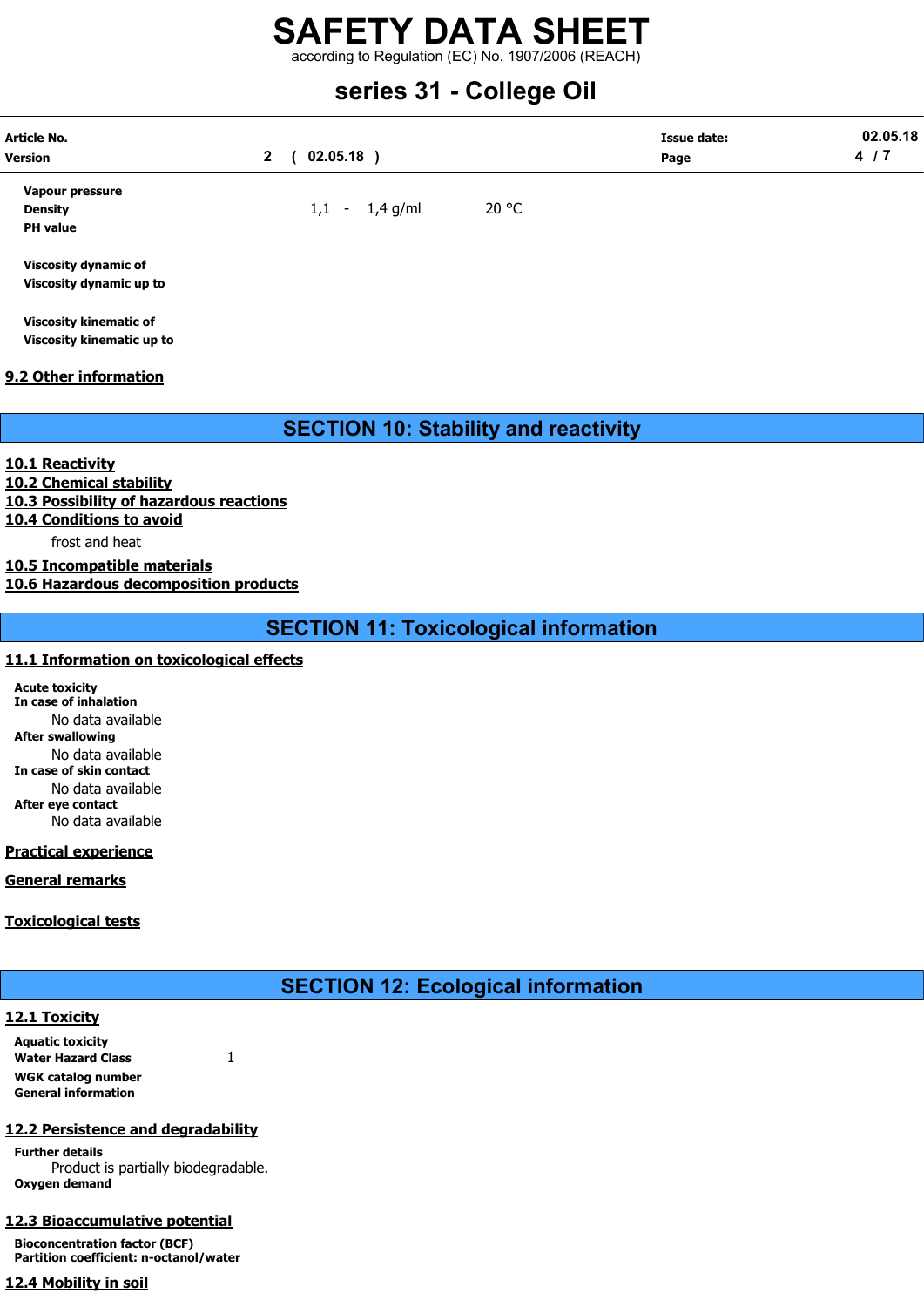according to Regulation (EC) No. 1907/2006 (REACH)

# series 31 - College Oil

| Article No. |              | <b>Issue date:</b> | 02.05.18 |
|-------------|--------------|--------------------|----------|
| Version     | 2 ( 02.05.18 | Page               |          |

No data available

## 12.5 Results of PBT and vPvB assessment

No data available

## 12.6 Other adverse effects

General information

## Ecotoxicological effects

## SECTION 13: Disposal considerations

## 13.1 Waste treatment methods

## **Product**

Waste key number 080112 waste paint and varnish other than those mentioned in 08 01 11 Recommendation

#### Contaminated packaging

Waste key number Recommendation

Non-contaminated packages may be recycled. Handle contaminated packages in the same way as the substance itself.

## Additional information

## SECTION 14: Transport information

## 14.1 UN number

#### 14.2 UN proper shipping name

ADR, ADN No dangerous good in sense of these transport regulations. IMDG, IATA

## 14.3 Transport hazard class(es)

ADR, ADN **IMDG** IATA

## 14.4 Packing group

## 14.5 Environmental hazards

Marine Pollutant - IMDG Marine Pollutant - ADN

#### 14.6 Special precautions for user

#### Land transport

Code: ADR/RID Kemmler-number Hazard label ADR Limited quantities Contaminated packaging: Instructions Contaminated packaging: Special provisions Special provisions for packing together Portable tanks: Instructions Portable tanks: Special provisions Tank coding Tunnel restriction Remarks EQ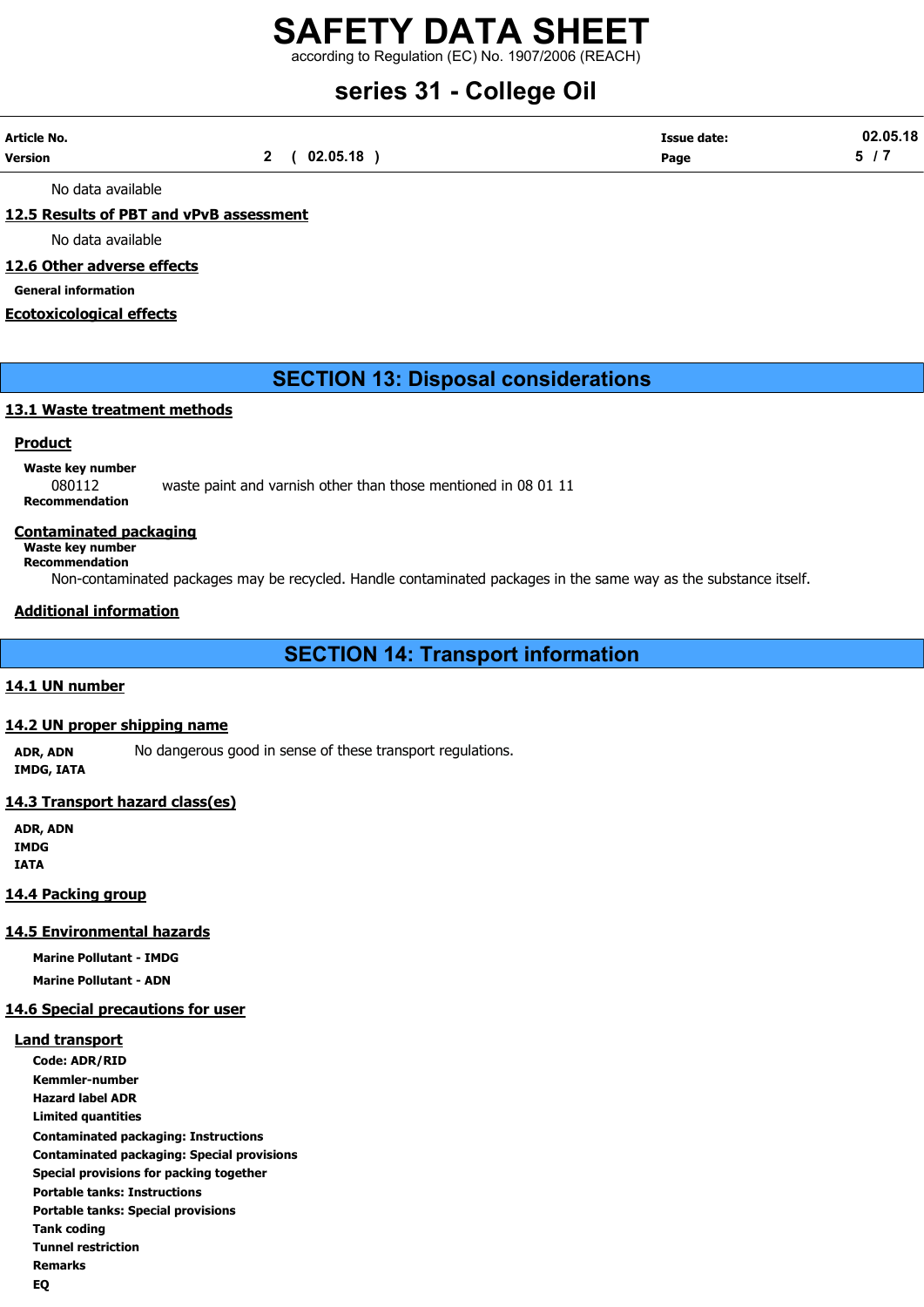according to Regulation (EC) No. 1907/2006 (REACH)

# series 31 - College Oil

| Article No. |                  | <b>Issue date:</b> | 02.05.18 |
|-------------|------------------|--------------------|----------|
| Version     | 2(02.05.18)<br>- | Page               |          |

Special provisions

## Inland waterway craft

Hazard label Limited quantities Transport permitted Equipment necessary Ventilation Remarks EQ Special provisions

## Sea transport

EmS Special provisions Limited quantities Contaminated packaging: Instructions Contaminated packaging: Special provisions IBC: Instructions IBC: Provisions Tank instructions IMO Tank instructions UN Tank instructions Special provisions Stowage and segregation Properties and observations Remarks EQ

## **Air transport**

| Hazard                      |
|-----------------------------|
| Passenger                   |
| Passenger LQ                |
| Cargo                       |
| ERG                         |
| <b>Remarks</b>              |
| EO                          |
| <b>Special Provisioning</b> |

## 14.7 Transport in bulk according to Annex II of MARPOL 73/78 and the IBC Code

No data available

## SECTION 15: Regulatory information

## 15.1 Safety, health and environmental regulations/legislation specific for the substance or mixture

## National regulations

#### **Europe**

Contents of VOC [%] Contents of VOC  $[a/L]$ Further regulations, limitations and legal requirements

#### **Germany**

Storage class Water Hazard Class 1 WGK catalog number Incident regulation Information on working limitations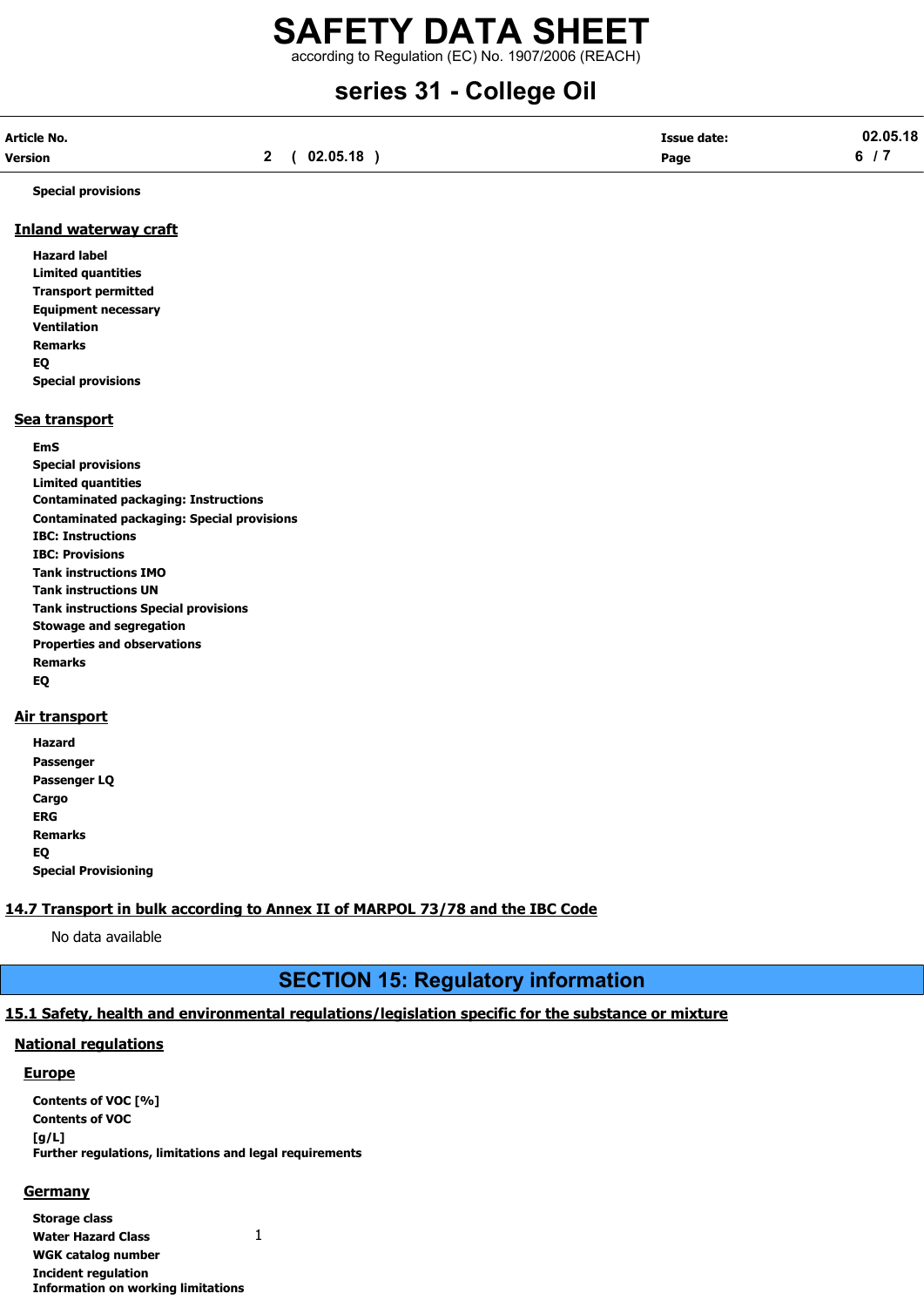according to Regulation (EC) No. 1907/2006 (REACH)

## series 31 - College Oil

| <b>Article No.</b> |          | <b>Issue date:</b> | 02.05.18 |
|--------------------|----------|--------------------|----------|
| <b>Version</b>     | 02.05.18 | Page               | -        |

Further regulations, limitations and legal requirements

## Denmark

Further regulations, limitations and legal requirements

### Hungary

Further regulations, limitations and legal requirements

## Great Britain

Further regulations, limitations and legal requirements

## **Switzerland**

Contents of VOC [%] Further regulations, limitations and legal requirements

## USA

Further regulations, limitations and legal requirements Federal Regulations State Regulations

## **Japan**

Further regulations, limitations and legal requirements

## Canada

Further regulations, limitations and legal requirements

## 15.2 Chemical Safety Assessment

## SECTION 16: Other information

## Further information

#### Hazard statements (CLP)

#### Further information

This information is abased on our current state of knowledge and describes the security standards applicable to our product for the purpose provided. The information provided here does not constitute a legally binding warranty of specific characteristics or of suitability for a specific application use of the product is thus to be adapted to the user's special conditions and checked by preliminary tests. We are thus unable to guarantee product characteristics or accept an liability for damage arising in connection with the use of our products.

### Literature

For abbreviations and acronyms, see: ECHA Guidance on information requirements and chemical safety assessment, chapter R.20 (Table of terms and abbreviations).

### Reason of change

#### Additional information

The information in this data sheet has been established to our best knowledge and was up-to-date at time of revision. It does not represent a guarantee for the properties of the product described in terms of the legal warranty regulations.